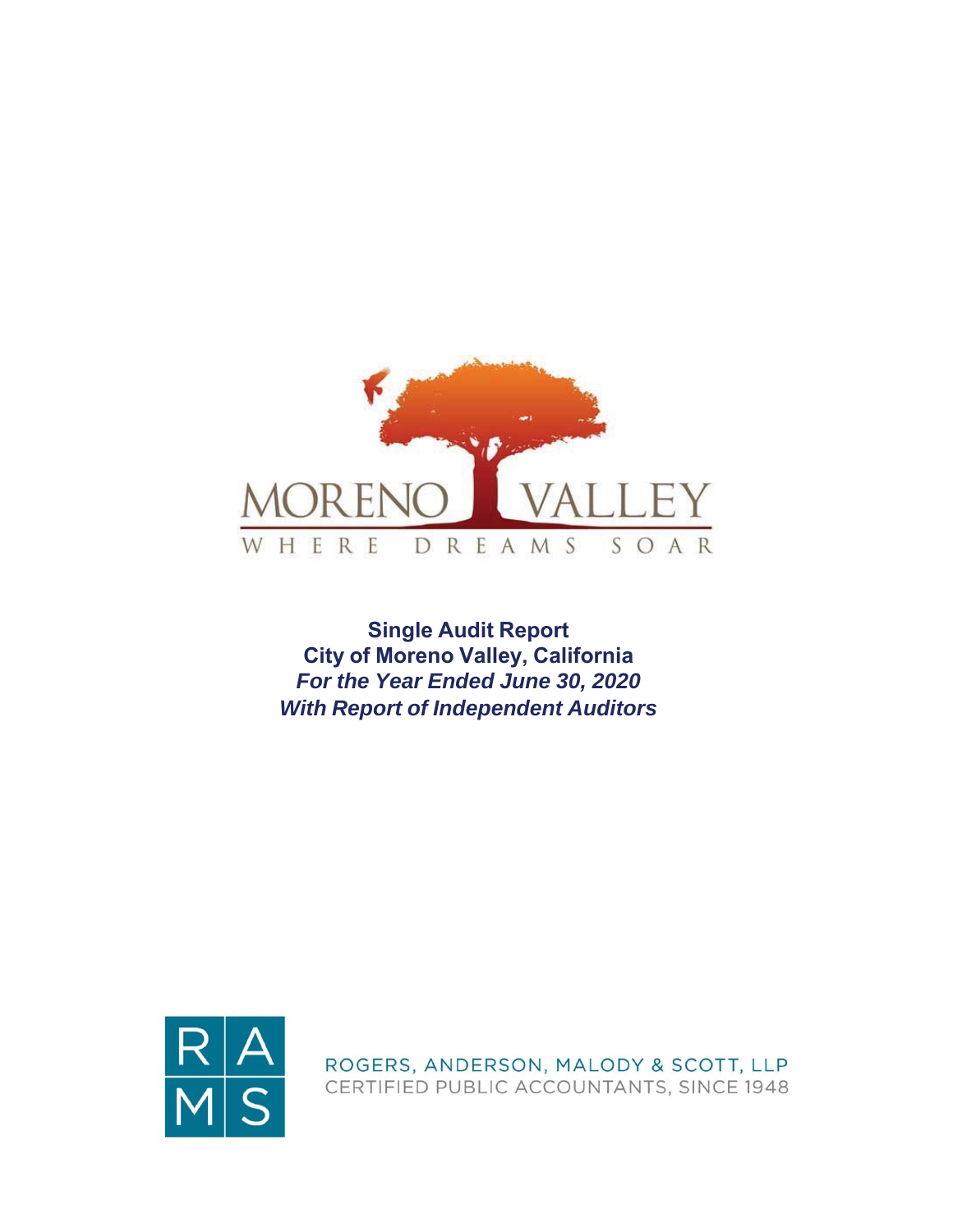## **Single Audit Report on Federal Awards Table of Contents**

## Page

| Report on Internal Control Over Financial Reporting and on Compliance<br>and Other Matters Based on an Audit of Financial Statements Performed |
|------------------------------------------------------------------------------------------------------------------------------------------------|
| Report on Compliance for Each Major Federal Program; Report on Internal<br>Control Over Compliance; and Report on Schedule of Expenditures     |
|                                                                                                                                                |
|                                                                                                                                                |
| Schedule of Findings and Questioned Costs:                                                                                                     |
|                                                                                                                                                |
|                                                                                                                                                |
|                                                                                                                                                |
|                                                                                                                                                |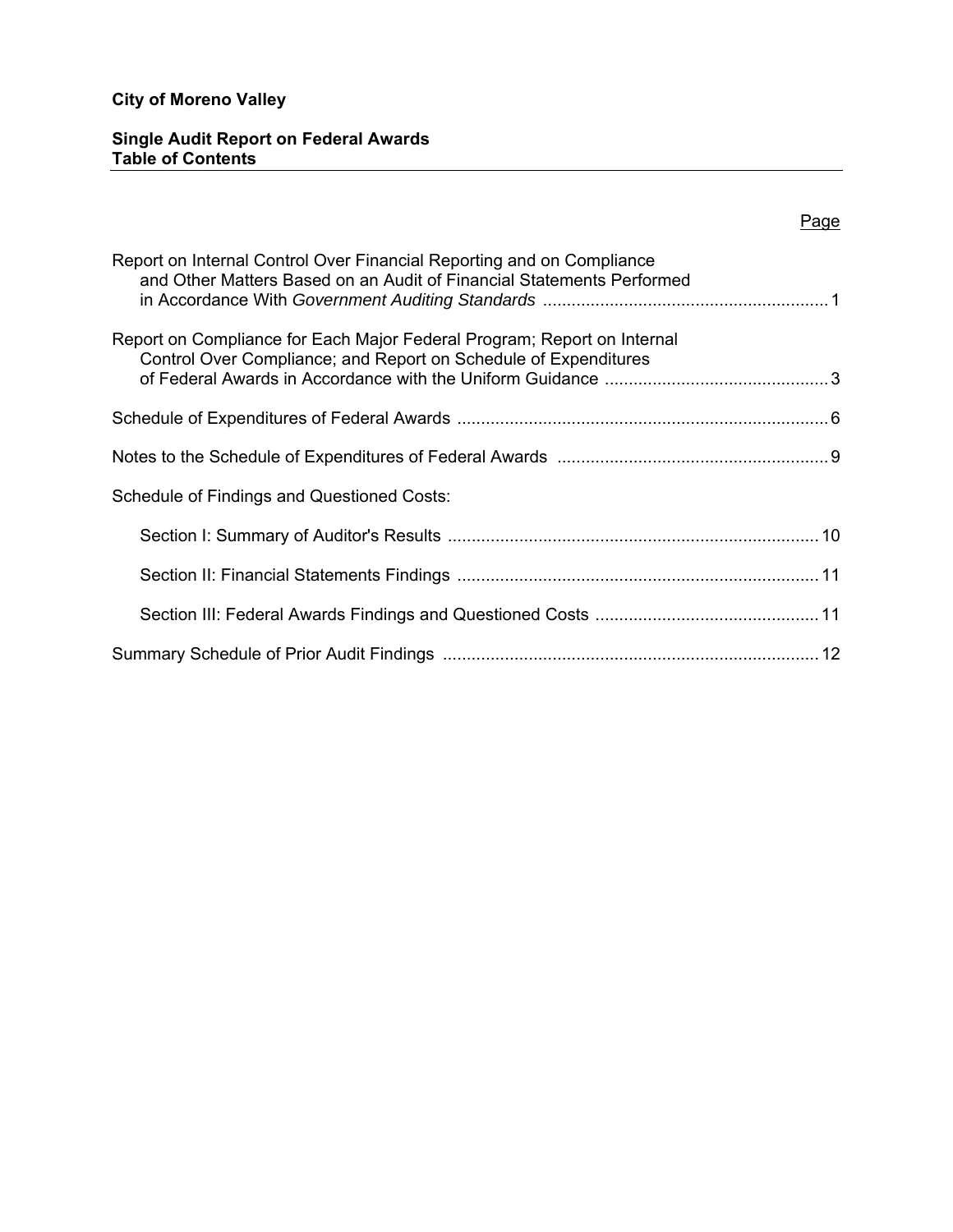

ROGERS, ANDERSON, MALODY & SCOTT, LLP CERTIFIED PUBLIC ACCOUNTANTS, SINCE 1948

735 E. Carnegie Dr. Suite 100 San Bernardino, CA 92408 909 889 0871 T 909 889 5361 F ramscpa.net

#### **PARTNERS**

Brenda L. Odle, CPA, MST Terry P. Shea, CPA Scott W. Manno, CPA, CGMA Leena Shanbhag, CPA, MST, CGMA Bradferd A. Welebir, CPA, MBA, CGMA Jenny W. Liu, CPA, MST

#### **MANAGERS / STAFF**

Charles De Simoni, CPA Gardenya Duran, CPA Brianna Schultz, CPA lingjie Wu, CPA Evelyn Morentin-Barcena, CPA Veronica Hernandez, CPA Tara R. Thorp, CPA, MSA Laura Arvizu, CPA Louis Fernandez, CPA Abigail Hernandez Conde, CPA, MSA Zoe Xinlu Zhang, CPA, MSA John Maldonado, CPA, MSA

#### **MEMBERS**

American Institute of Certified Public Accountants

> PCPS The AICPA Alliance for CPA Firms

Governmental Audit Quality Center

Employee Benefit Plan **Audit Quality Center** 

California Society of Certified Public Accountants



## **REPORT ON INTERNAL CONTROL OVER FINANCIAL REPORTING AND ON COMPLIANCE AND OTHER MATTERS BASED ON AN AUDIT OF FINANCIAL STATEMENTS PERFORMED IN ACCORDANCE WITH** *GOVERNMENT AUDITING STANDARDS*

*Independent Auditor's Report*

To the Honorable Mayor and Members of the City Council City of Moreno Valley Moreno Valley, California

We have audited, in accordance with auditing standards generally accepted in the United States of America and the standards applicable to financial audits contained in *Government Auditing Standards* issued by the Comptroller General of the United States, the financial statements of the governmental activities, the business-type activities, the aggregate remaining fund information and each major fund of the City of Moreno Valley (the City) as of and for the year ended June 30, 2020, and the related notes to the financial statements, which collectively comprise the City's basic financial statements, and have issued our report thereon dated December 10, 2020.

## *Internal Control over Financial Reporting*

In planning and performing our audit of the financial statements, we considered the City's internal control over financial reporting (internal control) to determine the audit procedures that are appropriate in the circumstances for the purpose of expressing our opinions on the financial statements, but not for the purpose of expressing an opinion on the effectiveness of the City's internal control. Accordingly, we do not express an opinion on the effectiveness of City's internal control.

A *deficiency in internal control* exists when the design or operation of a control does not allow management or employees in the normal course of performing their assigned functions, to prevent, or detect and correct misstatements on a timely basis. A *material weakness* is a deficiency, or a combination of deficiencies, in internal control, such that there is a reasonable possibility that a material misstatement of the City's financial statements will not be prevented, or detected and corrected on a timely basis. A *significant deficiency* is a deficiency, or a combination of deficiencies, in internal control that is less severe than a material weakness, yet important enough to merit attention by those charged with governance.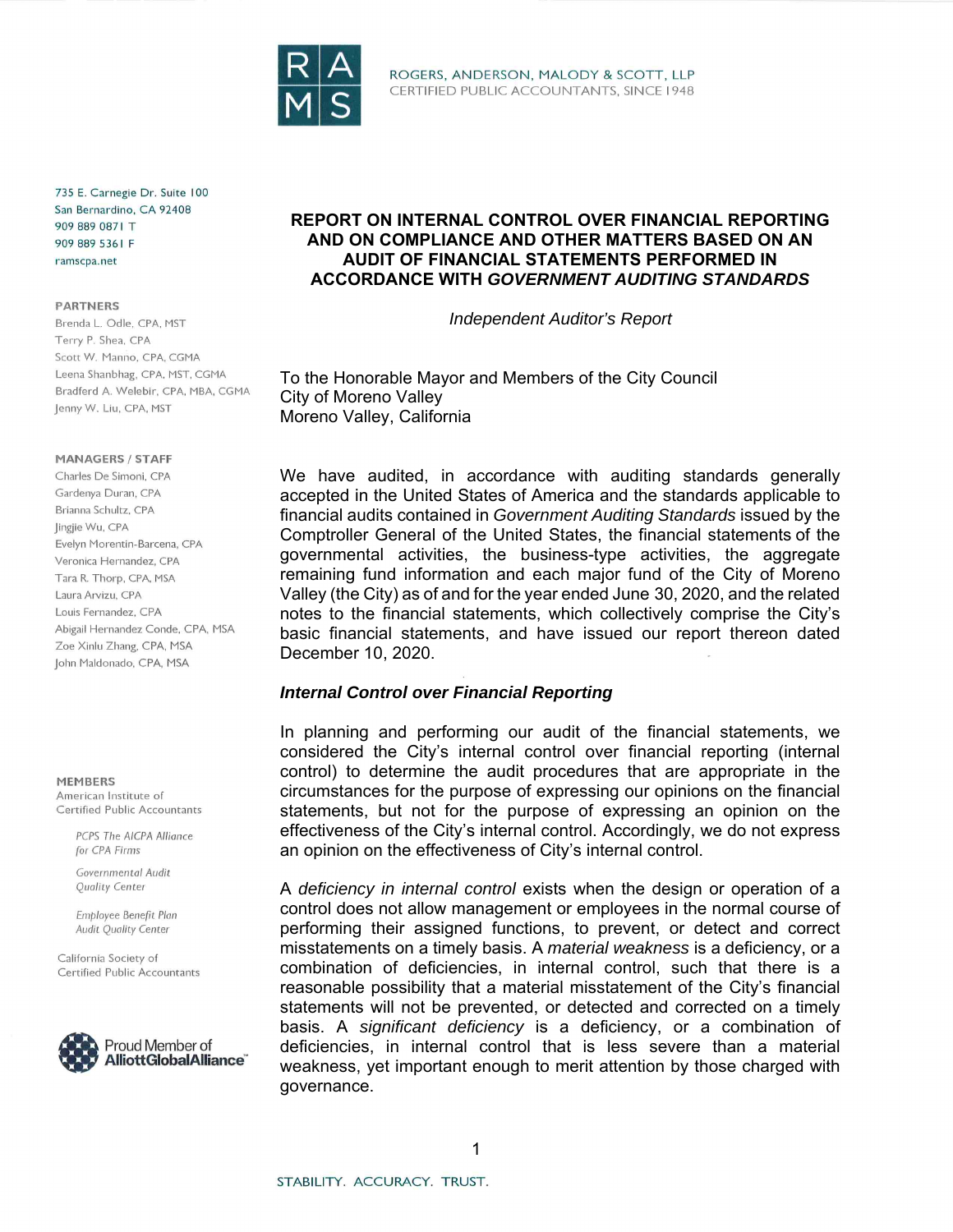Our consideration of internal control over financial reporting was for the limited purpose described in the first paragraph of this section and was not designed to identify all deficiencies in internal control over financial reporting that might be material weaknesses or significant deficiencies. Given these limitations, during our audit we did not identify any deficiencies in internal control over financial reporting that we consider to be material weaknesses. However, material weaknesses may exist that have not been identified.

## *Compliance and Other Matters*

As part of obtaining reasonable assurance about whether the City's financial statements are free from material misstatement, we performed tests of its compliance with certain provisions of laws, regulations, contracts, and grant agreements, noncompliance with which could have a direct and material effect on the determination of financial statement amounts. However, providing an opinion on compliance with those provisions was not an objective of our audit and, accordingly, we do not express such an opinion. The results of our tests disclosed no instances of noncompliance or other matters that are required to be reported under *Government Auditing Standards.*

## **Purpose of this Report**

The purpose of this report is solely to describe the scope of our testing of internal control and compliance and the results of that testing, and not to provide an opinion on the effectiveness of the City's internal control or on compliance. This report is an integral part of an audit performed in accordance with *Government Auditing Standards* in considering the City's internal control and compliance. Accordingly, this communication is not suitable for any other purpose.

Rogers, Andereou, Malody e Scott, LLP.

San Bernardino, California December 10, 2020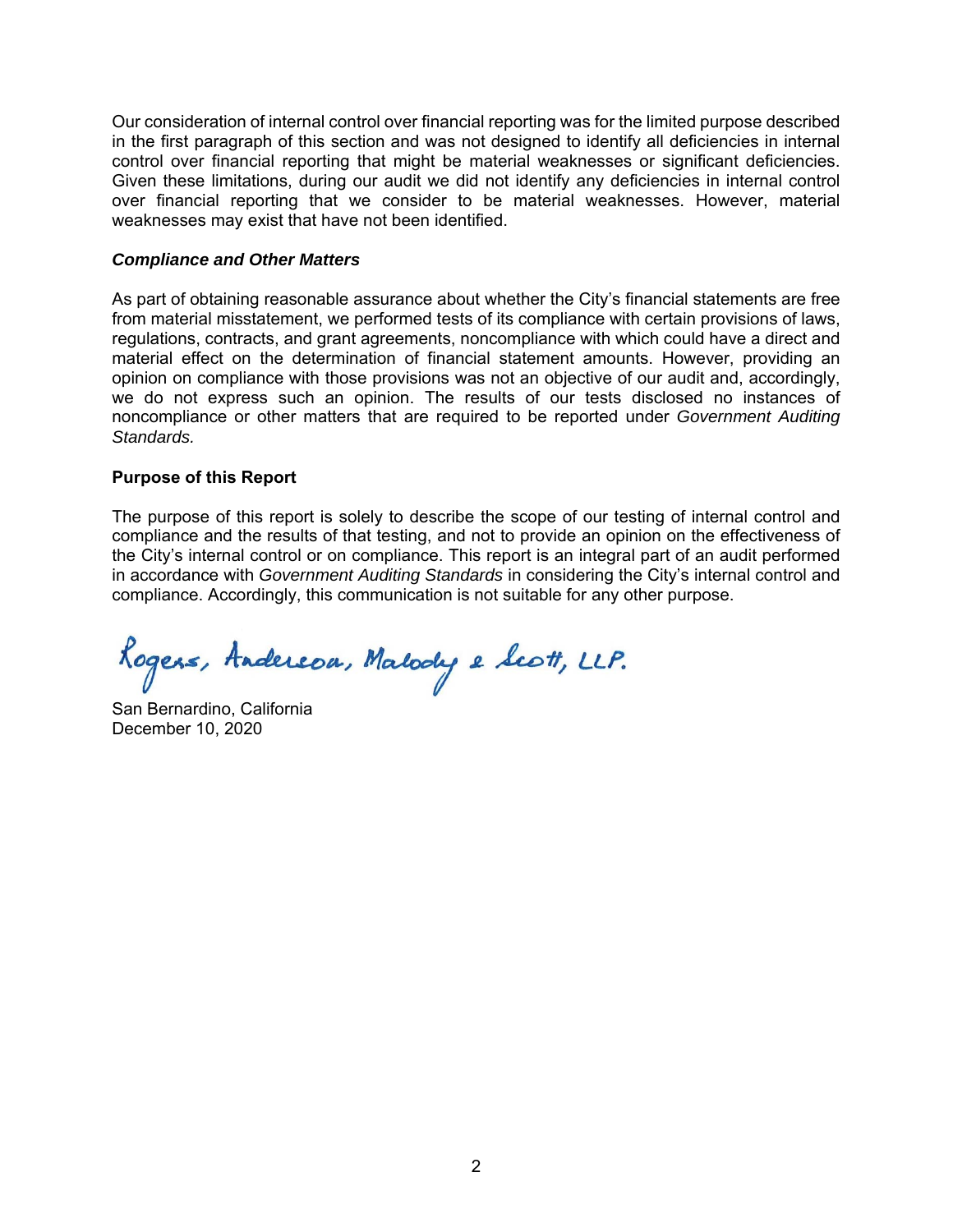

ROGERS, ANDERSON, MALODY & SCOTT, LLP CERTIFIED PUBLIC ACCOUNTANTS, SINCE 1948

735 E. Carnegie Dr. Suite 100 San Bernardino, CA 92408 909 889 0871 T 909 889 5361 F ramscpa.net

#### **PARTNERS**

Brenda L. Odle, CPA, MST Terry P. Shea, CPA Scott W. Manno, CPA, CGMA Leena Shanbhag, CPA, MST, CGMA Bradferd A. Welebir, CPA, MBA, CGMA Jenny W. Liu, CPA, MST

#### **MANAGERS / STAFF**

Charles De Simoni, CPA Gardenya Duran, CPA Brianna Schultz, CPA lingjie Wu, CPA Evelyn Morentin-Barcena, CPA Veronica Hernandez, CPA Tara R. Thorp, CPA, MSA Laura Arvizu, CPA Louis Fernandez, CPA Abigail Hernandez Conde, CPA, MSA Zoe Xinlu Zhang, CPA, MSA John Maldonado, CPA, MSA

MEMBERS

American Institute of Certified Public Accountants

> PCPS The AICPA Alliance for CPA Firms

Governmental Audit Quality Center

Employee Benefit Plan Audit Quality Center

California Society of Certified Public Accountants



**REPORT ON COMPLIANCE FOR EACH MAJOR FEDERAL PROGRAM; REPORT ON INTERNAL CONTROL OVER COMPLIANCE; AND REPORT ON SCHEDULE OF EXPENDITURES OF FEDERAL AWARDS IN ACCORDANCE WITH THE UNIFORM GUIDANCE** 

*Independent Auditor's Report* 

To the Honorable Mayor and City Council Members City of Moreno Valley Moreno Valley, California

## **Report on Compliance for Each Major Federal Program**

We have audited the City of Moreno Valley's (the City's) compliance with the types of compliance requirements described in the *OMB Compliance Supplement* that could have a direct and material effect on each of the City's major federal programs for the year ended June 30, 2020. The City's major federal programs are identified in the summary of auditor's results section of the accompanying schedule of findings and questioned costs.

## *Management's Responsibility*

Management is responsible for compliance with federal statutes, regulations, and the terms and conditions of its federal awards applicable to its federal programs.

## *Auditor's Responsibility*

Our responsibility is to express an opinion on compliance for each of the City's major federal programs based on our audit of the types of compliance requirements referred to above. We conducted our audit of compliance in accordance with auditing standards generally accepted in the United States of America; the standards applicable to financial audits contained in *Government Auditing Standards*, issued by the Comptroller General of the United States; and the audit requirements of Title 2 U.S. *Code of Federal Regulations (CFR) Part 200, Uniform Administrative Requirements, Cost Principles, and Audit Requirements for Federal Awards* (Uniform Guidance). Those standards and the Uniform Guidance require that we plan and perform the audit to obtain reasonable assurance about whether noncompliance with the types of compliance requirements referred to above that could have a direct and material effect on a major federal program occurred. An audit includes examining, on a test basis, evidence about the City's compliance with those requirements and performing such other procedures as we considered necessary in the circumstances.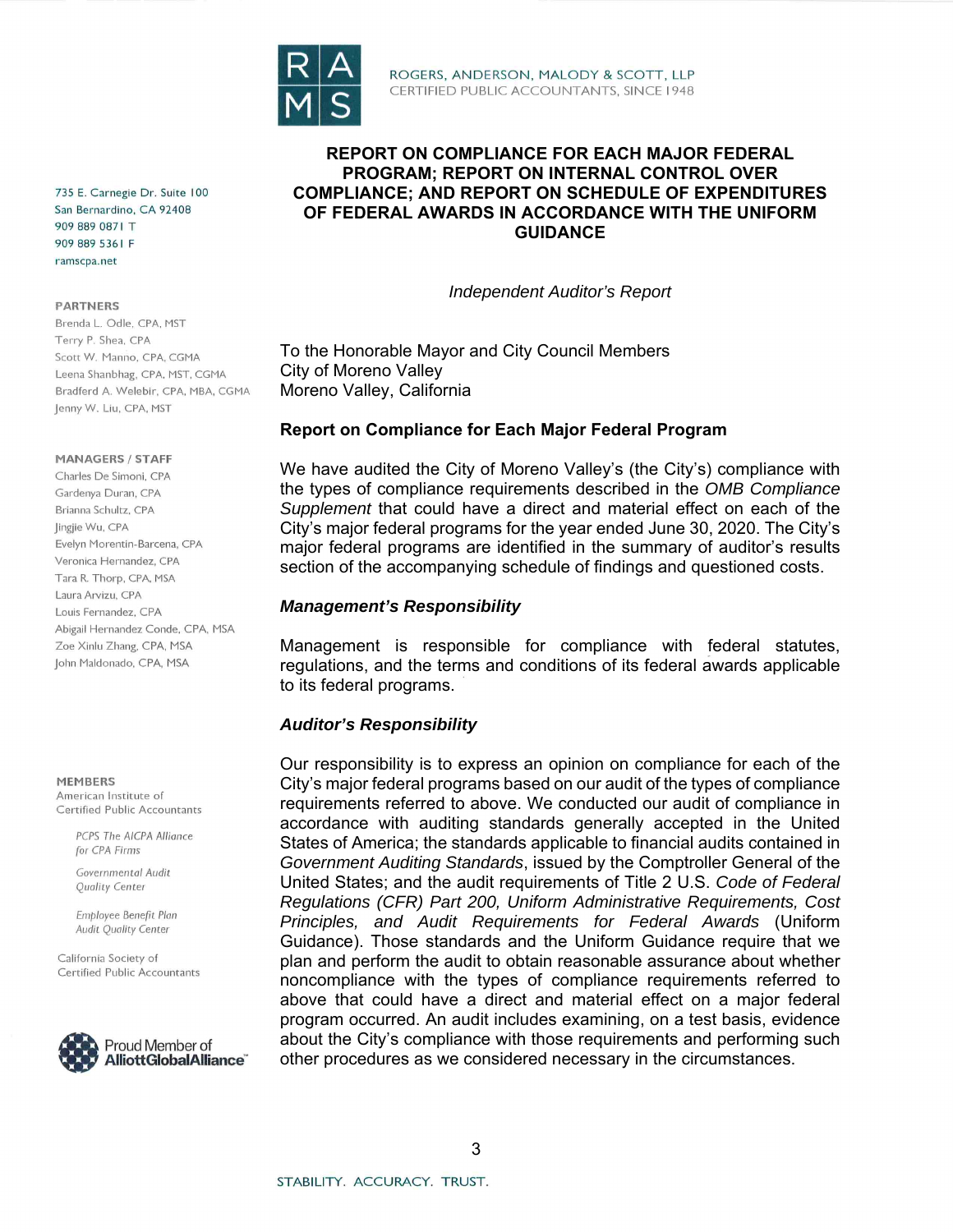We believe that our audit provides a reasonable basis for our opinion on compliance for each major federal program. However, our audit does not provide a legal determination of the City's compliance.

## *Opinion on Each Major Federal Program*

In our opinion, the City complied, in all material respects, with the types of compliance requirements referred to above that could have a direct and material effect on each of its major federal programs for the year ended June 30, 2020.

## **Report on Internal Control over Compliance**

Management of the City is responsible for establishing and maintaining effective internal control over compliance with the types of compliance requirements referred to above. In planning and performing our audit of compliance, we considered the City's internal control over compliance with the types of requirements that could have a direct and material effect on each major federal program to determine the auditing procedures that are appropriate in the circumstances for the purpose of expressing an opinion on compliance for each major federal program and to test and report on internal control over compliance in accordance with the Uniform Guidance, but not for the purpose of expressing an opinion on the effectiveness of internal control over compliance. Accordingly, we do not express an opinion on the effectiveness of the City's internal control over compliance.

A *deficiency in internal control over compliance* exists when the design or operation of a control over compliance does not allow management or employees, in the normal course of performing their assigned functions, to prevent, or detect and correct noncompliance with a type of compliance requirement of a federal program on a timely basis. A *material weakness in internal control over compliance* is a deficiency, or combination of deficiencies in internal control over compliance, such that there is a reasonable possibility that material noncompliance with a type of compliance requirement of a federal program will not be prevented, or detected and corrected on a timely basis. A *significant deficiency in internal control over compliance* is a deficiency, or a combination of deficiencies, in internal control over compliance with a type of compliance requirement of a federal program that is less severe than a material weakness in internal control over compliance, yet important enough to merit attention by those charged with governance.

Our consideration of internal control over compliance was for the limited purpose described in the first paragraph of this section and was not designed to identify all deficiencies in internal control over compliance that might be material weaknesses or significant deficiencies. We did not identify any deficiencies in internal control over compliance that we consider to be material weaknesses. However, material weaknesses may exist that were not identified.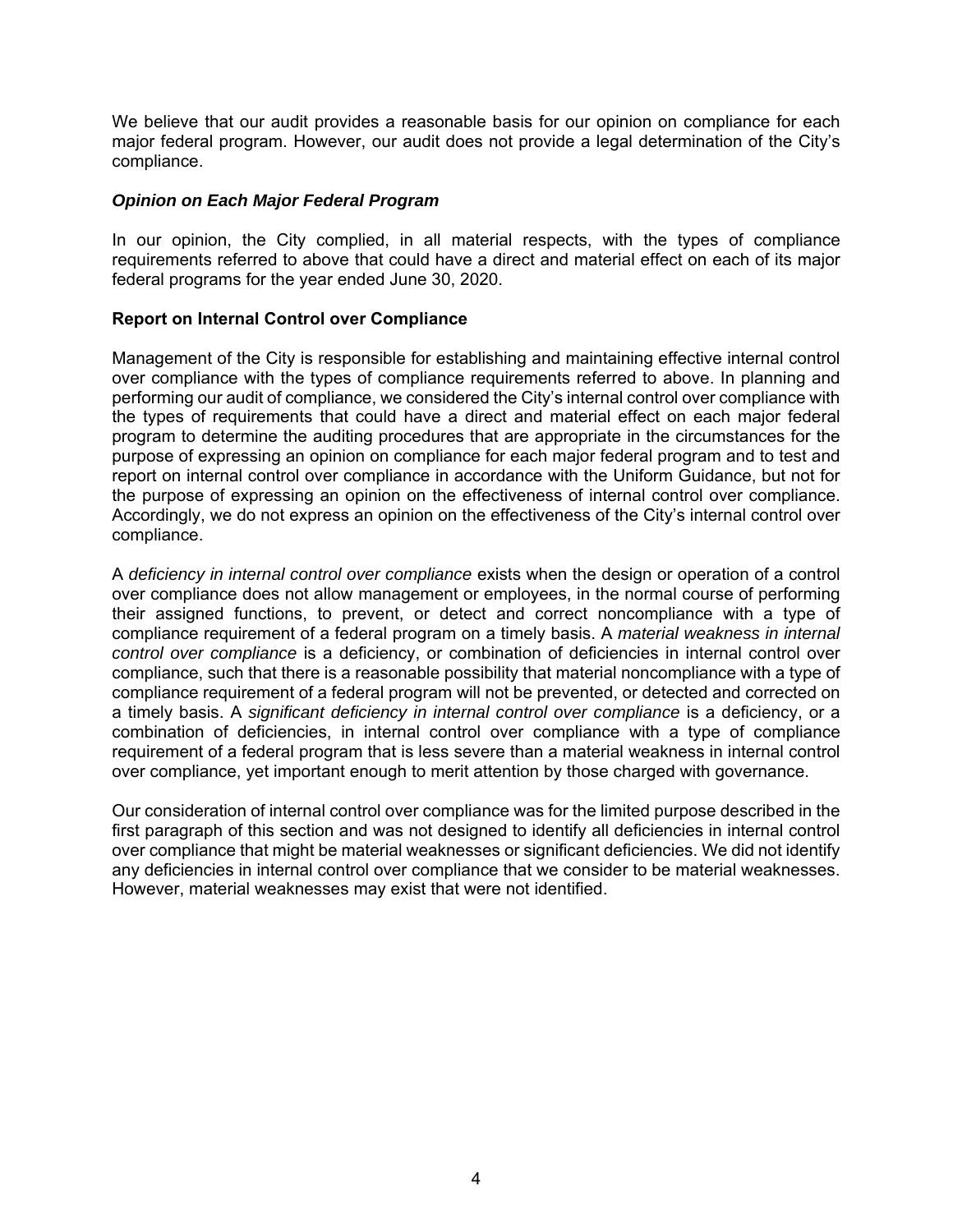## **Report on Schedule of Expenditures of Federal Awards Required by the Uniform Guidance**

We have audited the financial statements of the governmental activities, the business-type activities, each major fund, and the aggregate remaining fund information of the City as of and for the year ended June 30, 2020, and the related notes to the financial statements, which collectively comprise the City's basic financial statements. We issued our report thereon dated December 10, 2020 which contained unmodified opinions on those financial statements. Our audit was conducted for the purpose of forming opinions on the financial statements that collectively comprise the basic financial statements. The accompanying schedule of expenditures of federal awards is presented for purposes of additional analysis as required by the Uniform Guidance and is not a required part of the basic financial statements. Such information is the responsibility of management and was derived from and relates directly to the underlying accounting and other records used to prepare the basic financial statements. The information has been subjected to the auditing procedures applied in the audit of the financial statements and certain additional procedures, including comparing and reconciling such information directly to the underlying accounting and other records used to prepare the basic financial statements or to the basic financial statements themselves, and other additional procedures in accordance with auditing standards generally accepted in the United States of America. In our opinion, the schedule of expenditures of federal awards is fairly stated, in all material respects, in relation to the basic financial statements as a whole.

The purpose of this report on internal control over compliance is solely to describe the scope of our testing of internal control over compliance and the results of that testing based on the requirements of the Uniform Guidance. Accordingly, this report is not suitable for any other purpose.

Rogers, Andereou, Malody e Scott, LLP.

San Bernardino, California December 10, 2020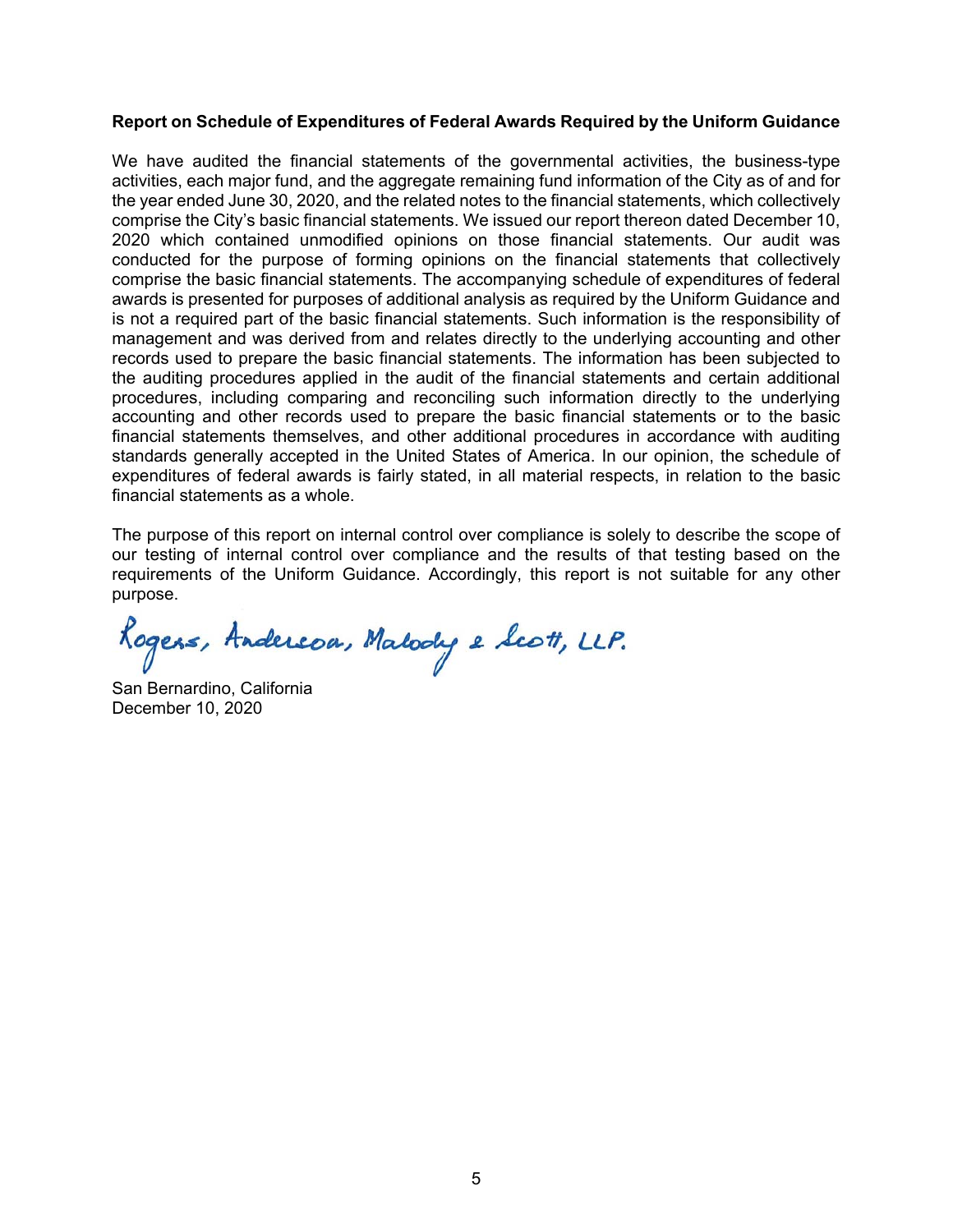## **Schedule of Expenditures of Federal Awards Year Ended June 30, 2020**

| Federal Grantor /<br>Pass-through Grantor /<br>Program or Cluster Title | <b>Federal CFDA</b><br>Number | Program Identification<br>Number | Amount<br>Passed-<br>through to<br>Subrecipients | Federal<br>Expenditures |
|-------------------------------------------------------------------------|-------------------------------|----------------------------------|--------------------------------------------------|-------------------------|
| <b>U.S. Department of Agriculture</b>                                   |                               |                                  |                                                  |                         |
| Passed through the State of California Department of Education:         |                               |                                  |                                                  |                         |
| Child and Adult Card Food Program                                       | 10.558                        | 04321-CACFP-33-GM-CS             | \$                                               | \$<br>27,448            |
| Total U.S. Department of Agriculture                                    |                               |                                  |                                                  | $\overline{27,}448$     |
| U.S. Department of Housing and Urban Development                        |                               |                                  |                                                  |                         |
| Direct assistance:                                                      |                               |                                  |                                                  |                         |
| <b>CDBG-Entitlement Grants Cluster:</b>                                 |                               |                                  |                                                  |                         |
| <b>Community Development Block Grant</b>                                | 14.218                        | B-17-MC-06-0567                  |                                                  | 527,719                 |
| <b>Community Development Block Grant</b>                                | 14.218                        | B-18-MC-06-0567                  | 32,571                                           | 1,429,613               |
| <b>Community Development Block Grant</b>                                | 14.218                        | B-19-MC-06-0567                  | 284,049                                          | 1,882,539               |
| <b>Total CDBG-Entitlement Grants Cluster</b>                            |                               |                                  | 316,620                                          | 3,839,871               |
| <b>Emergency Solutions Grant</b>                                        | 14.231                        | E-17-MC-06-0567                  | 20,133                                           | 20,133                  |
| <b>Emergency Solutions Grant</b>                                        | 14.231                        | E-18-MC-06-0567                  | 46,635                                           | 46,635                  |
| <b>Emergency Solutions Grant</b>                                        | 14.231                        | E-19-MC-06-0567                  | 25,819                                           | 39,185                  |
|                                                                         |                               |                                  | 92,587                                           | 105,953                 |
| Neighborhood Stabilization Program 1                                    | 14.228                        | B-08 MN-06-0513                  |                                                  | 5,969                   |
| HOME Investment Partnership Program                                     | 14.239                        | M-16-MC-06-551                   | 154,424                                          | 154,424                 |
| HOME Investment Partnership Program                                     | 14.239                        | M-17-MC-06-551                   |                                                  | 52,975                  |
| HOME Investment Partnership Program                                     | 14.239                        | M-18-MC-06-551                   | 50,858                                           | 55,292                  |
| HOME Investment Partnership Program                                     | 14.239                        | M-19-MC-06-551                   | 126,819                                          | 126,819                 |
|                                                                         |                               |                                  | 332,101                                          | 389,510                 |
| Total U.S. Department of Housing and Urban Development                  |                               |                                  | 741,308                                          | 4,341,303               |

See accompanying notes to the schedule of expenditures of federal awards.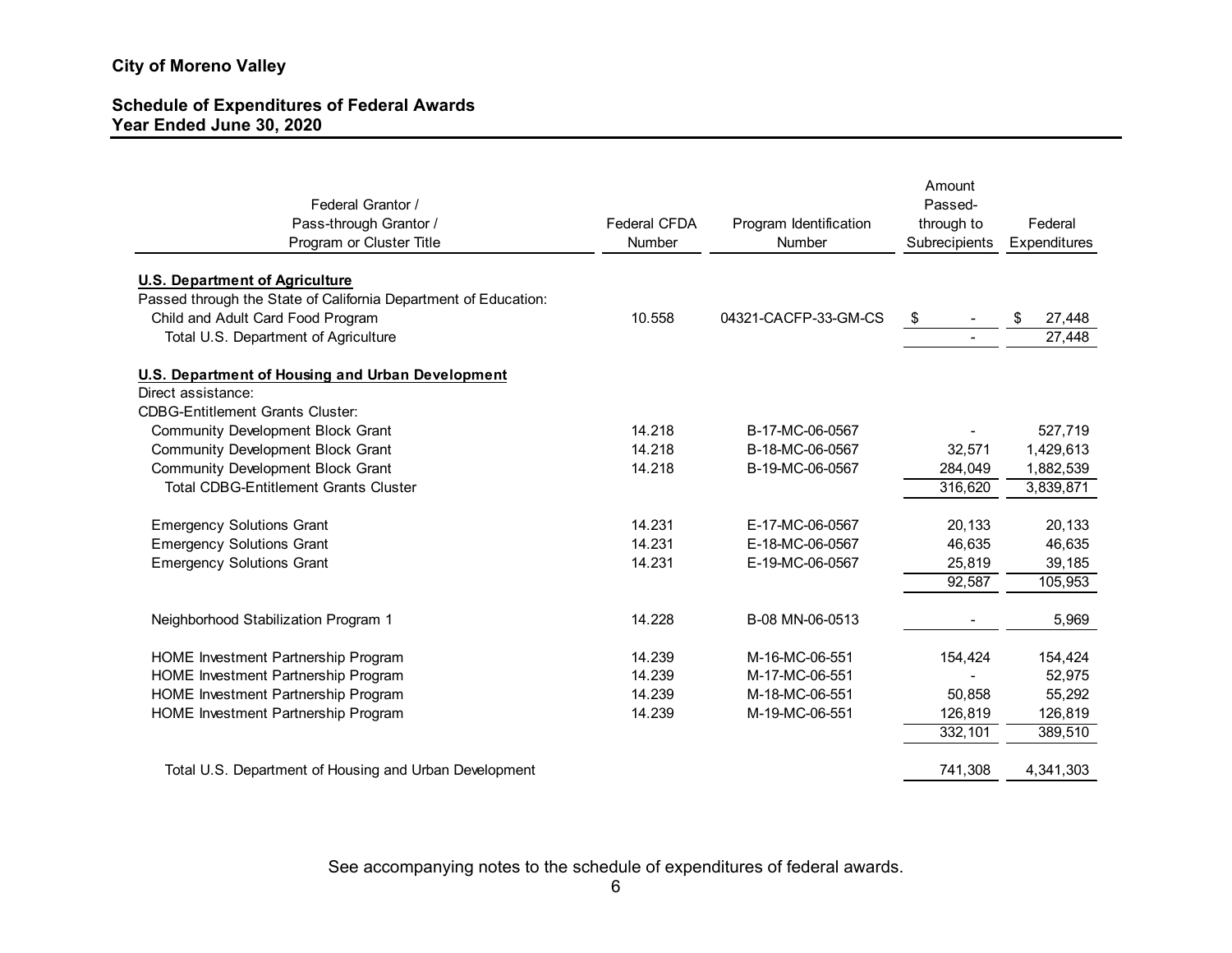## **Schedule of Expenditures of Federal Awards, continued Year Ended June 30, 2020**

|                                                                                     |                     |                        | Amount        |              |
|-------------------------------------------------------------------------------------|---------------------|------------------------|---------------|--------------|
| Federal Grantor /                                                                   |                     |                        | Passed-       |              |
| Pass-through Grantor /                                                              | <b>Federal CFDA</b> | Program Identification | through to    | Federal      |
| Program or Cluster Title                                                            | Number              | Number                 | Subrecipients | Expenditures |
| <b>U.S. Department of Justice</b>                                                   |                     |                        |               |              |
| Passed through Riverside Police Department:                                         |                     |                        |               |              |
| Edward Byrne Memorial Justice Assistance Grant                                      | 16.738              | BJA-2017-11301         |               | 18,371       |
| Edward Byrne Memorial Justice Assistance Grant                                      | 16.738              | BJA-2018-13626         |               | 15,553       |
|                                                                                     |                     |                        |               | 33,924       |
| Direct assistance:                                                                  |                     |                        |               |              |
| BJA FY 20 Coronavirus Emergency Supplemental Funding Program                        | 16.034              | 2020-VD-BX-1797        |               | 152,545      |
|                                                                                     |                     |                        |               |              |
| Total U.S. Department of Justice                                                    |                     |                        |               | 186,469      |
|                                                                                     |                     |                        |               |              |
| <b>U.S. Department of Transportation</b>                                            |                     |                        |               |              |
| Passed through the State of California Department of Transportation:                |                     |                        |               |              |
| Highway Planning and Construction Cluster:                                          |                     |                        |               |              |
| <b>Highway Planning and Construction</b>                                            | 20.205              | HSIPL-5441(062)        |               | 5,578        |
| <b>Highway Planning and Construction</b>                                            | 20.205              | ATPL-5441(064)         |               | 21,305       |
| <b>Highway Planning and Construction</b>                                            | 20.205              | ATPL-5441(069)         |               | 89,389       |
| Highway Planning and Construction                                                   | 20.205              | CML-5441(065)          |               | 1,140,465    |
| <b>Highway Planning and Construction</b>                                            | 20.205              | CML-5441(063)          |               | 341,307      |
| <b>Highway Planning and Construction</b>                                            | 20.205              | HSIPL-5441(068)        |               | 41,255       |
| <b>Highway Planning and Construction</b>                                            | 20.205              | HSIPL-5441(066)        |               | 26,087       |
| <b>Highway Planning and Construction</b>                                            | 20.205              | HSIPL-5441(067)        |               | 15,233       |
| <b>Highway Planning and Construction</b>                                            | 20.205              | HSIPL-5441(072)        |               | 57,251       |
| <b>Highway Planning and Construction</b>                                            | 20.205              | HSIPL-5441(070)        |               | 11,116       |
| <b>Highway Planning and Construction</b>                                            | 20.205              | HSIPL-5441(071)        |               | 11,241       |
| Total U.S. Department of Transportation / Highway Planning and Construction Cluster |                     |                        |               | 1,760,227    |
|                                                                                     |                     |                        |               |              |
| <b>U.S. Department of Education</b>                                                 |                     |                        |               |              |
| Passed through the State of California Department of Education:                     |                     |                        |               |              |
|                                                                                     |                     | FED#: S287C170005      |               |              |
| 21st Century Community Learning Centers Elementary/Middle                           | 84.287C             | CDE#: 17-14349-2186-0A |               | 20,925       |
| Total U.S. Department of Education                                                  |                     |                        |               | 20,925       |

See accompanying notes to the schedule of expenditures of federal awards.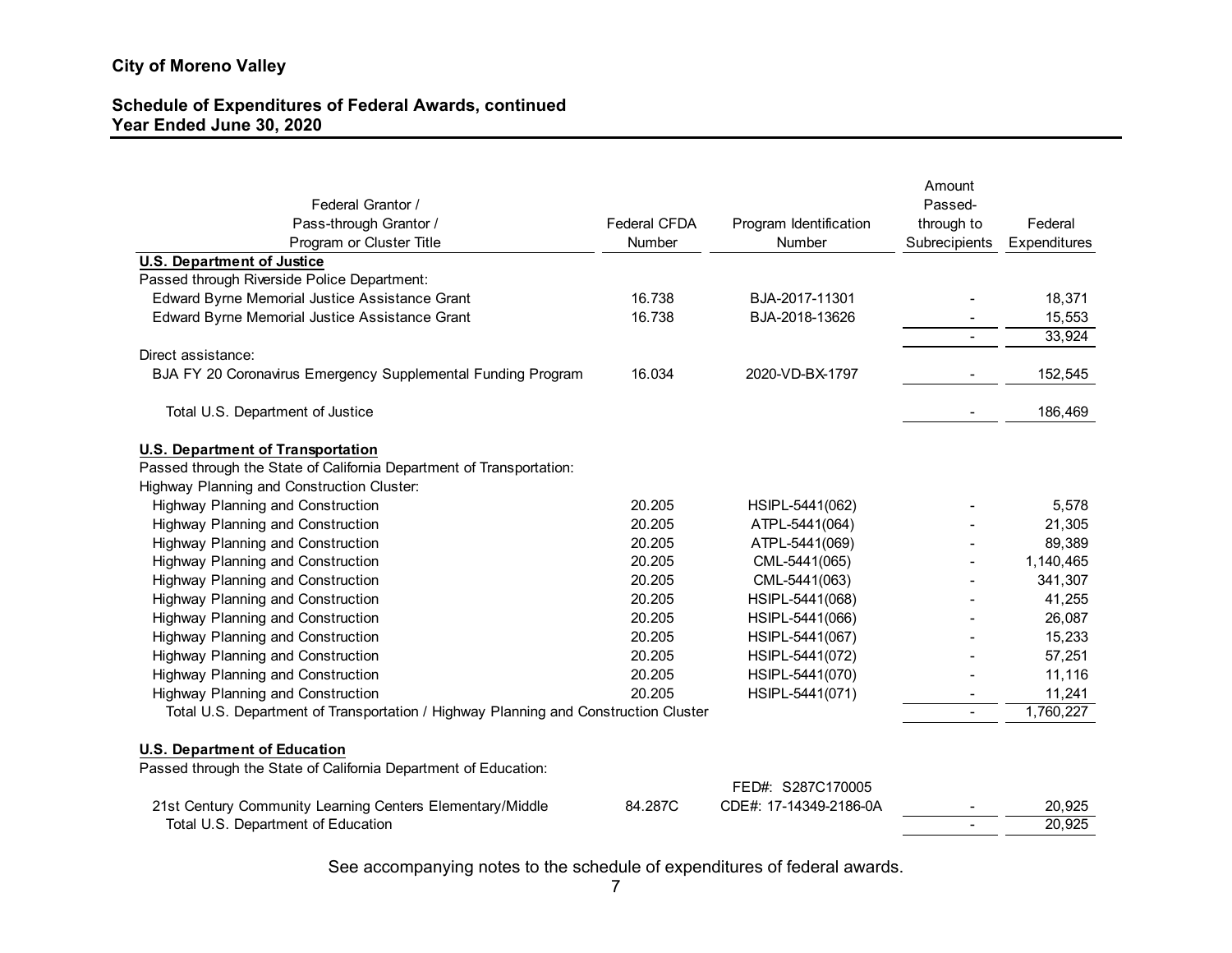## **Schedule of Expenditures of Federal Awards, continued Year Ended June 30, 2020**

| Federal Grantor /<br>Pass-through Grantor /<br>Program or Cluster Title | Federal CFDA<br>Number | Program Identification<br>Number | Amount<br>Passed-<br>through to<br>Subrecipients | Federal<br>Expenditures |
|-------------------------------------------------------------------------|------------------------|----------------------------------|--------------------------------------------------|-------------------------|
| U.S. Department of Health and Human Services                            |                        |                                  |                                                  |                         |
| Passed through the State of California Department of Education:         |                        |                                  |                                                  |                         |
| <b>CCDF Cluster:</b>                                                    |                        |                                  |                                                  |                         |
| Child Care & Development Block Grant                                    | 93.575                 | CCTR - 7169 - 15136-2186         |                                                  | 86,064                  |
|                                                                         |                        |                                  |                                                  |                         |
| Child Care Mandatory & Matching Funds                                   | 93.596                 | CCTR - 7169 - 13609-2186         |                                                  | 187,154                 |
| Total U.S. Department of Health and Human Services / CCDF Cluster       |                        |                                  |                                                  | 273,218                 |
| <b>U.S. Department of Homeland Security</b>                             |                        |                                  |                                                  |                         |
| Passed through the State of California Office of Emergency Services:    |                        |                                  |                                                  |                         |
| <b>Emergency Management Performance</b>                                 | 97.042                 | 2018-0007                        |                                                  | 29,862                  |
|                                                                         |                        |                                  |                                                  |                         |
| <b>State Homeland Security Program</b>                                  | 97.067                 | 2018-0054                        |                                                  | 37,977                  |
|                                                                         |                        |                                  |                                                  |                         |
| Total U.S. Department of Homeland Security                              |                        |                                  |                                                  | 67,839                  |
|                                                                         |                        |                                  |                                                  |                         |
| Total expenditures of federal awards                                    |                        |                                  | 741,308                                          | \$6,677,429             |
|                                                                         |                        |                                  |                                                  |                         |

See accompanying notes to the schedule of expenditures of federal awards.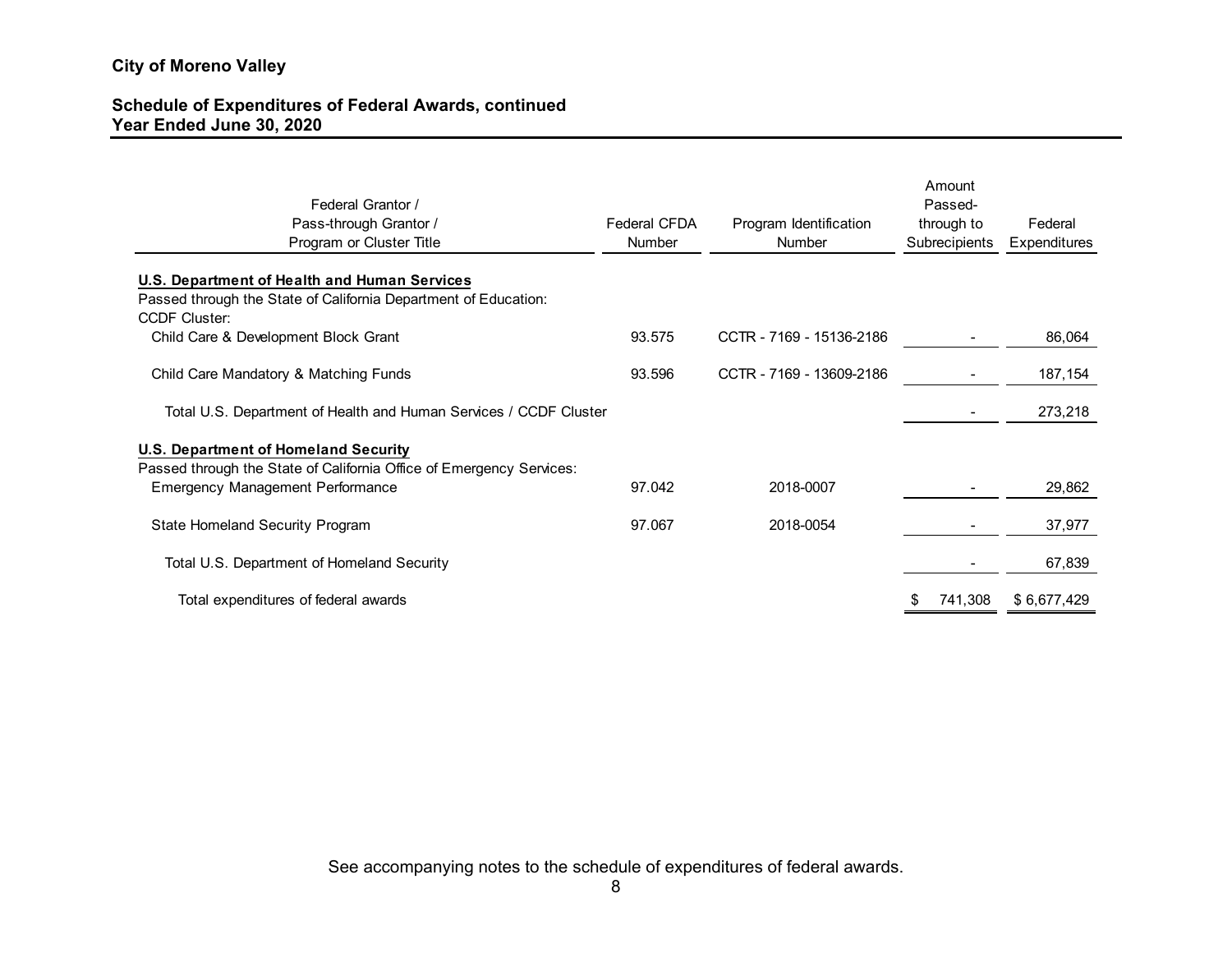## **Notes to the Schedule of Expenditures of Federal Awards Year Ended June 30, 2020**

## **Note 1: Summary of Significant Accounting Policies Applicable to the Schedule of Expenditures of Federal Awards**

## *Scope of Presentation*

The accompanying schedule of expenditures of federal awards presents the activity of all federal award programs of the City of Moreno Valley, California (City). For purposes of this schedule, financial awards include federal awards received directly from a federal agency, as well as federal funds received indirectly by the City from a non-federal agency or other organization. Only the portions of program expenditures reimbursable with federal funds are reported in the accompanying schedule. Program expenditures in excess of the maximum reimbursement authorized, if any, or the portion of the program expenditures that were funded with other state, local or other non-federal funds are excluded from the accompanying schedule.

#### *Basis of Accounting*

The expenditures included in the accompanying schedule were reported on the modified accrual basis of accounting, which is defined in Note 1 to the City's basic financial statements. Such expenditures are recognized following the cost principles contained in the Uniform Guidance, wherein certain types of expenditures are not allowable or are limited as to reimbursement. Expenditures reported include any property or equipment acquisitions incurred under the federal programs.

## **Note 2: De Minimis Indirect Cost Rate**

The City has elected not to use 10-percent de minimis indirect cost rate allowed under the Uniform Guidance.

## **Note 3: Relationship to the Basic Financial Statements**

In accordance with the Governmental Accounting Standards Board's Statement No. 61, *Financial Reporting Entity* and Statement No. 39, *Determining Whether Certain Organizations are Component Units – an Amendment of GASB Statement No.14, activities relating to all federal* financial assistance programs are blended in the City's financial statements as special revenue funds.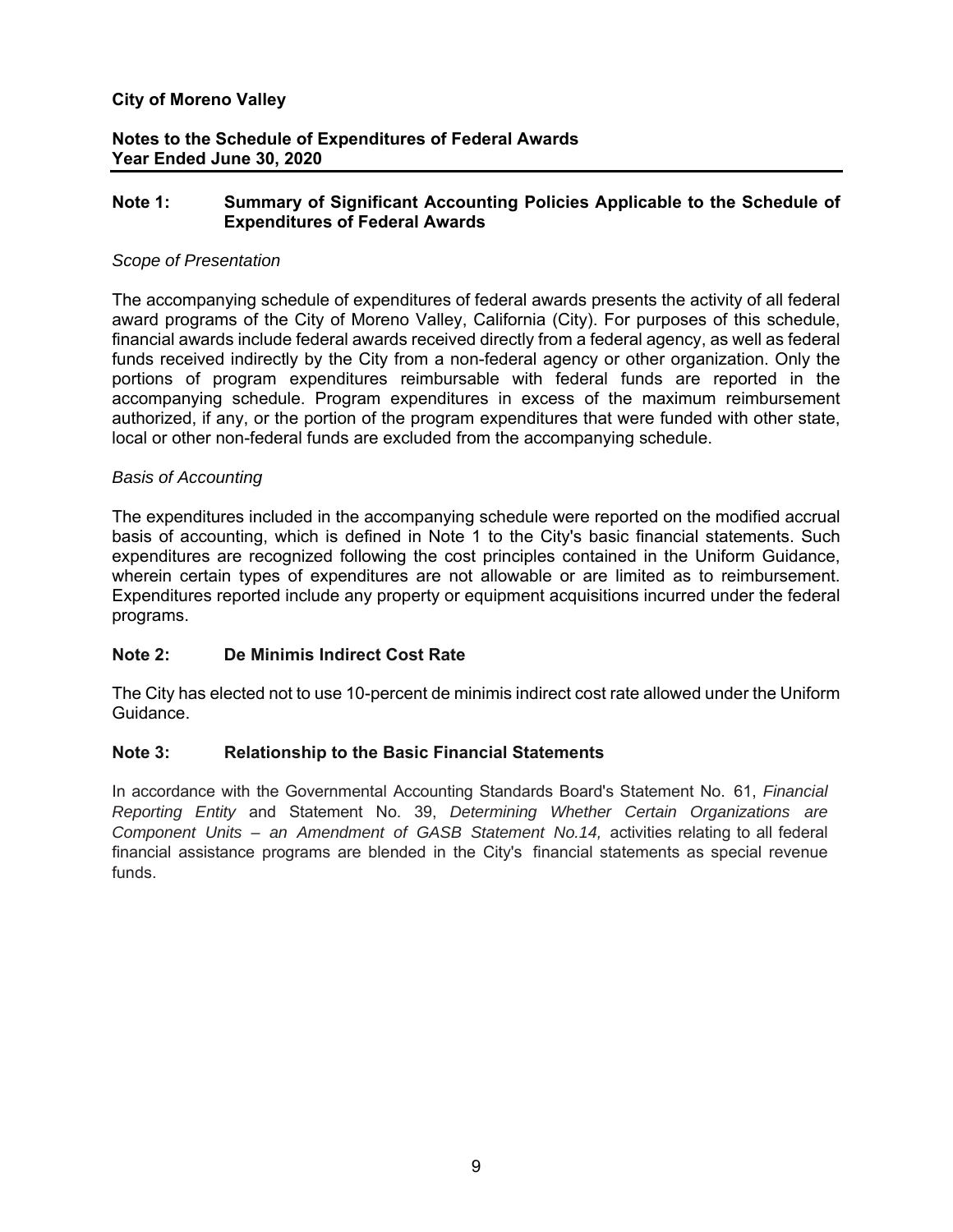## **Schedule of Findings and Questioned Costs Year Ended June 30, 2020**

#### **SECTION I: SUMMARY OF AUDITOR'S RESULTS**

#### *Financial Statements*

 accordance with GAAP: Unmodified Type of report the auditor issued on whether the financial statements audited were prepared in

Internal control over financial reporting:

| Material weakness identified?                                                                                       | Yes                                                                           | х | No            |  |
|---------------------------------------------------------------------------------------------------------------------|-------------------------------------------------------------------------------|---|---------------|--|
| Significant deficiencies identified?                                                                                | Yes                                                                           | X | None Reported |  |
| Noncompliance material to financial<br>statements noted?                                                            | Yes                                                                           | X | No            |  |
| <b>Federal Awards</b>                                                                                               |                                                                               |   |               |  |
| Internal control over major programs:                                                                               |                                                                               |   |               |  |
| Material weakness identified?                                                                                       | Yes                                                                           | X | No            |  |
| Significant deficiencies identified?                                                                                | Yes                                                                           | X | None Reported |  |
| Type of auditor's report issued on compliance for major federal programs: Unmodified                                |                                                                               |   |               |  |
| Any audit findings disclosed that<br>are required to be reported in<br>accordance with section 2 CFR<br>200.516(a)? | Yes                                                                           | X | No            |  |
| Identification of major federal programs:                                                                           |                                                                               |   |               |  |
| <b>CFDA Number</b><br>14.218                                                                                        | Name of Federal Programs or Cluster<br><b>CDBG-Entitlement Grants Cluster</b> |   |               |  |
| Dollar threshold used to distinguish<br>between type A and type B programs:                                         |                                                                               |   | \$750,000     |  |
| Auditee qualified as low-risk auditee?                                                                              | X<br>Yes                                                                      |   | No            |  |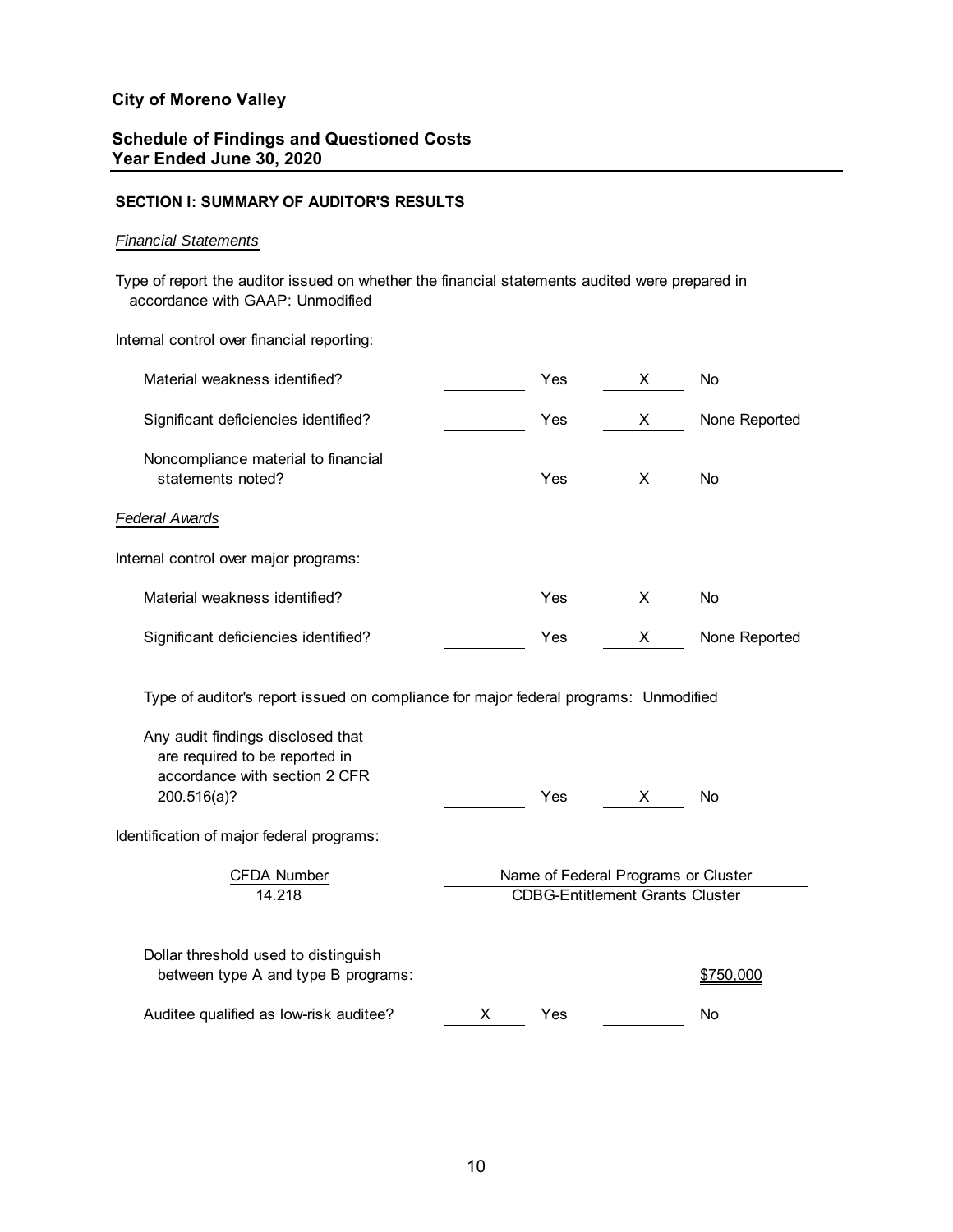## **Schedule of Findings and Questioned Costs Year Ended June 30, 2020**

## **SECTION II: FINANCIAL STATEMENT FINDINGS**

No findings to be reported.

## **SECTION III: FEDERAL AWARDS FINDINGS AND QUESTIONED COSTS**

No findings to be reported.